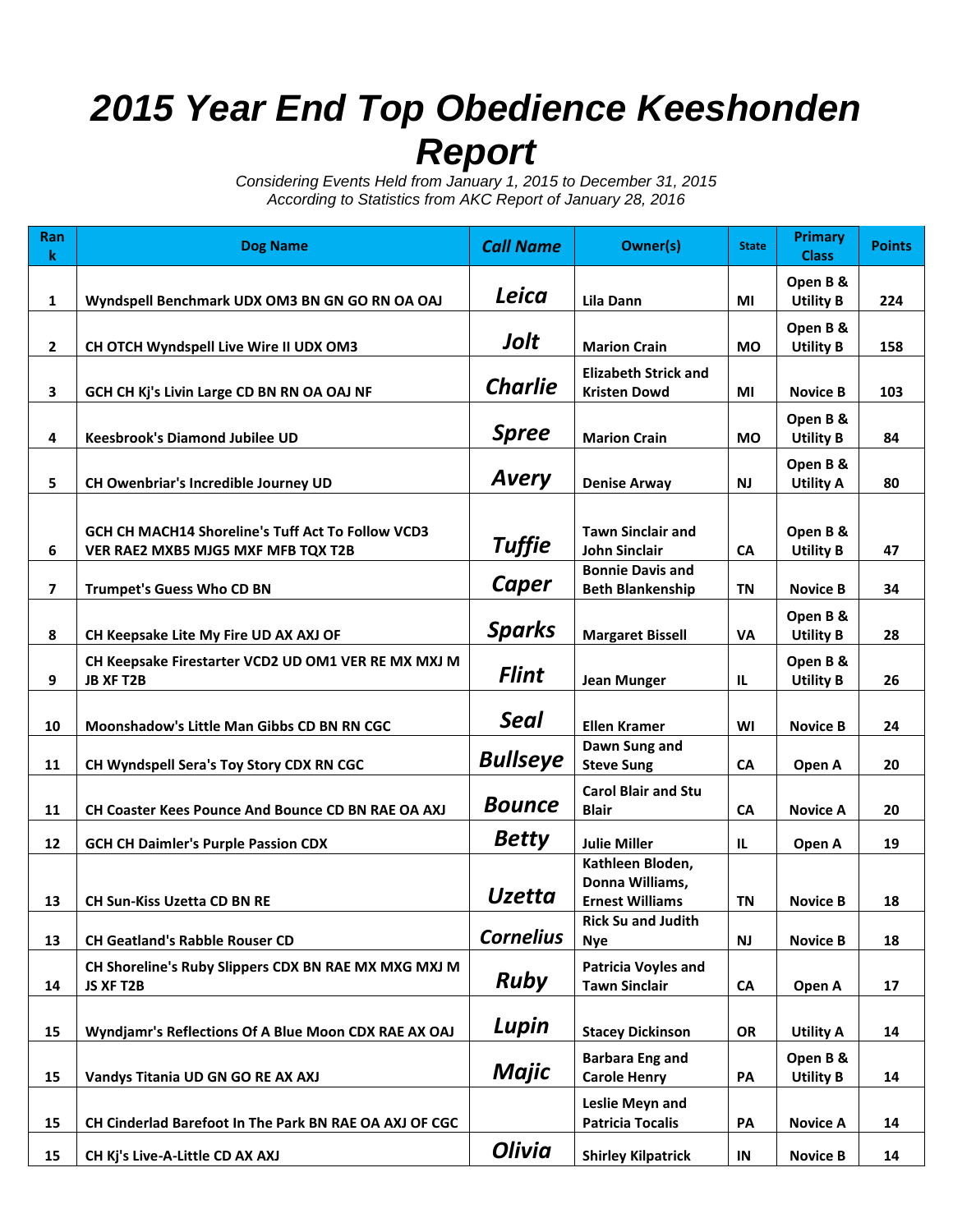|    |                                                            |                | <b>Stacie Beasley and</b>                        |           |                  |                         |
|----|------------------------------------------------------------|----------------|--------------------------------------------------|-----------|------------------|-------------------------|
| 16 | Beasley's Fancy Chief Clancy CDX RE THD DJ CGCA            | Clancy         | <b>Jeffrey Beasley</b>                           | <b>MD</b> | Open A           | 13                      |
|    |                                                            |                | Joan Hoffman and                                 |           |                  |                         |
| 16 | Ruttkay Wiggle My Way CD PCD                               |                | John Hoffman                                     | PA        | <b>Novice B</b>  | 13                      |
| 17 | CH Spirit's Fire It Up CDX BN                              | <b>Doobie</b>  | <b>Jane Turnage</b>                              | TN        | Open A           | 12                      |
|    |                                                            | Boomer         |                                                  |           |                  |                         |
| 17 | Afkees Thundersnow CDX BN OA NAJ                           |                | Vicki Youngmeyer                                 | TX        | Open A           | 12                      |
|    |                                                            | Zest           |                                                  |           | Open B &         |                         |
| 18 | CH OTCH Keesbrook's Opal Essence UDX2 OM5                  |                | <b>Marion Crain</b>                              | <b>MO</b> | <b>Utility B</b> | 11                      |
|    |                                                            |                | <b>Stacey Alexander</b><br>and Thomas            |           |                  |                         |
| 18 | CH Skyline's Outburst CDX RE OA OAJ CGC                    | <b>Thunder</b> | Alexander                                        | <b>MO</b> | Open A           | 11                      |
|    |                                                            |                |                                                  |           |                  |                         |
|    | <b>GCH CH MACH4 Parrkees Perpetual Motion At Shoreline</b> |                | Patricia Voyles,<br><b>Tawn Sinclair, Eileen</b> |           |                  |                         |
| 18 | CDX RAE MXB2 MJG2 MXF MFB TQX T2B3                         | Sasha          | Parr                                             | CA        | Open B           | 11                      |
|    |                                                            |                | <b>Carolyn Schaldecker</b>                       |           |                  |                         |
|    | Imagine The Road To Success CD BN RN MX MXB MXJ            |                | and Vernon                                       |           |                  |                         |
| 18 | <b>MJB CGC</b>                                             | Trip           | Schaldecker                                      | IA        | <b>Novice B</b>  | 11                      |
|    |                                                            | Leia           |                                                  |           |                  |                         |
| 19 | Keepsake Lightning Strikes Twice CD NA NAJ                 |                | Lydia Taylor                                     | VA        | <b>Novice B</b>  | 10                      |
| 19 | Winnie CDX BN NA NAJ OAP OJP                               | <b>Winnie</b>  | <b>Diane Jothen</b>                              | <b>OR</b> | <b>Utility A</b> | 10                      |
|    |                                                            |                | <b>Linda and Gerald</b>                          |           |                  |                         |
|    |                                                            |                | Hall, Barbara                                    |           |                  |                         |
| 20 | <b>Novel's New Tricks CD RN OA OAJ NF</b>                  | Artie          | Cobean, Sueanne<br><b>Nelson</b>                 | <b>WA</b> | <b>Novice B</b>  | 8                       |
|    |                                                            |                |                                                  |           |                  |                         |
|    |                                                            | Loki           |                                                  |           | Open B &         |                         |
| 20 | Loki CDX VER AXP OJP                                       |                | Diane Jothen                                     | <b>OR</b> | <b>Utility A</b> | 8                       |
|    | MACH2 Covenant Rising Sun CD RAE MXG MJG MXP               | Sunny          | Pat Ferguson and                                 |           |                  |                         |
| 21 | <b>MJP MXF</b>                                             |                | <b>Fran D'Amico</b><br><b>Steve Dworkin</b>      | FL.<br>ON | Open A           | $\overline{\mathbf{z}}$ |
|    |                                                            |                | (Elizabeth Strick -                              | (MI)      |                  |                         |
| 22 | MACH Greykees Prince Charming CDX RE MXG MJG XF            | Jesse          | agent)                                           |           | Open B           | 6                       |
|    |                                                            |                | <b>Rick Su and Judith</b>                        |           |                  |                         |
| 22 | <b>Skyline's Geatland Aspiration CD NA NAJ NF</b>          | Hope           | Nye                                              | <b>NJ</b> | <b>Novice B</b>  | 6                       |
|    | GCH CH MACH2 Shoreline's Tuff Enuf VCD2 BN RAE             |                | <b>Tawn Sinclair and Pia</b>                     |           |                  |                         |
| 22 | <b>MXC MJC MXF T2B3</b>                                    | <b>Kelsey</b>  | Paulsen                                          | CA        | Open B           | 6                       |
| 22 | <b>Nightwind's Dancing Dutchman CD BN RE</b>               | <b>Dutch</b>   | <b>Elaine Dante</b>                              | <b>NC</b> | <b>Novice B</b>  | 6                       |
|    |                                                            |                |                                                  |           |                  |                         |
| 22 | Kj's Beary Awesome                                         | <b>Bear</b>    | Makayla Barker                                   | IL        | <b>Novice A</b>  | 6                       |
|    | Rodney Harold Rufus UD RAE2 MX MXB MXJ MXP4                |                |                                                  |           |                  |                         |
| 23 | MXPB MJP3 MJPB PAX OF                                      | <b>Rodney</b>  | <b>Elizabeth Strick</b>                          | MI        | Open B           | 5                       |
|    | Covenants Dashing Casanova CD RN MX MXB MXJ MJB            |                | Fran D'Amico and                                 |           |                  |                         |
| 23 | <b>NJP XF</b>                                              | Dash           | Pat Ferguson                                     | FL.       | <b>Novice B</b>  | 5                       |
|    |                                                            |                | <b>Bonnie Davis and</b>                          |           |                  |                         |
| 24 | CH Trumpet's Too Darn Hot CDX BN GO VER                    | <b>Sizzle</b>  | <b>Beth Blankenship</b>                          | ΤN        | <b>Utility B</b> | $\mathbf{2}$            |
|    |                                                            |                | Pat Ferguson and                                 |           |                  |                         |
| 24 | MACH Covenants Connect The Dots RN MXB MJB XF              | <b>Pixie</b>   | <b>Fran D'Amico</b>                              | FL.       | <b>Novice B</b>  | $\mathbf{2}$            |
|    | CH Covenants Wolf Kees Firestorm PCD BN RE NAJ NF          |                | Jennifer Rother and                              |           |                  |                         |
| 25 | <b>THD CGCA</b>                                            | <b>Mayhem</b>  | <b>Anita Houchins</b>                            | FL.       | <b>Novice B</b>  | $\mathbf{1}$            |
|    |                                                            |                | Kathleen and                                     |           |                  |                         |
|    |                                                            |                | Chester Bloden,                                  |           |                  |                         |
| 25 | Sun-Kiss Xandra BN RA                                      | <b>Xandra</b>  | <b>Donna and Ernest</b><br><b>Williams</b>       | NC        | <b>Novice B</b>  | $\mathbf{1}$            |
|    |                                                            |                |                                                  |           |                  |                         |